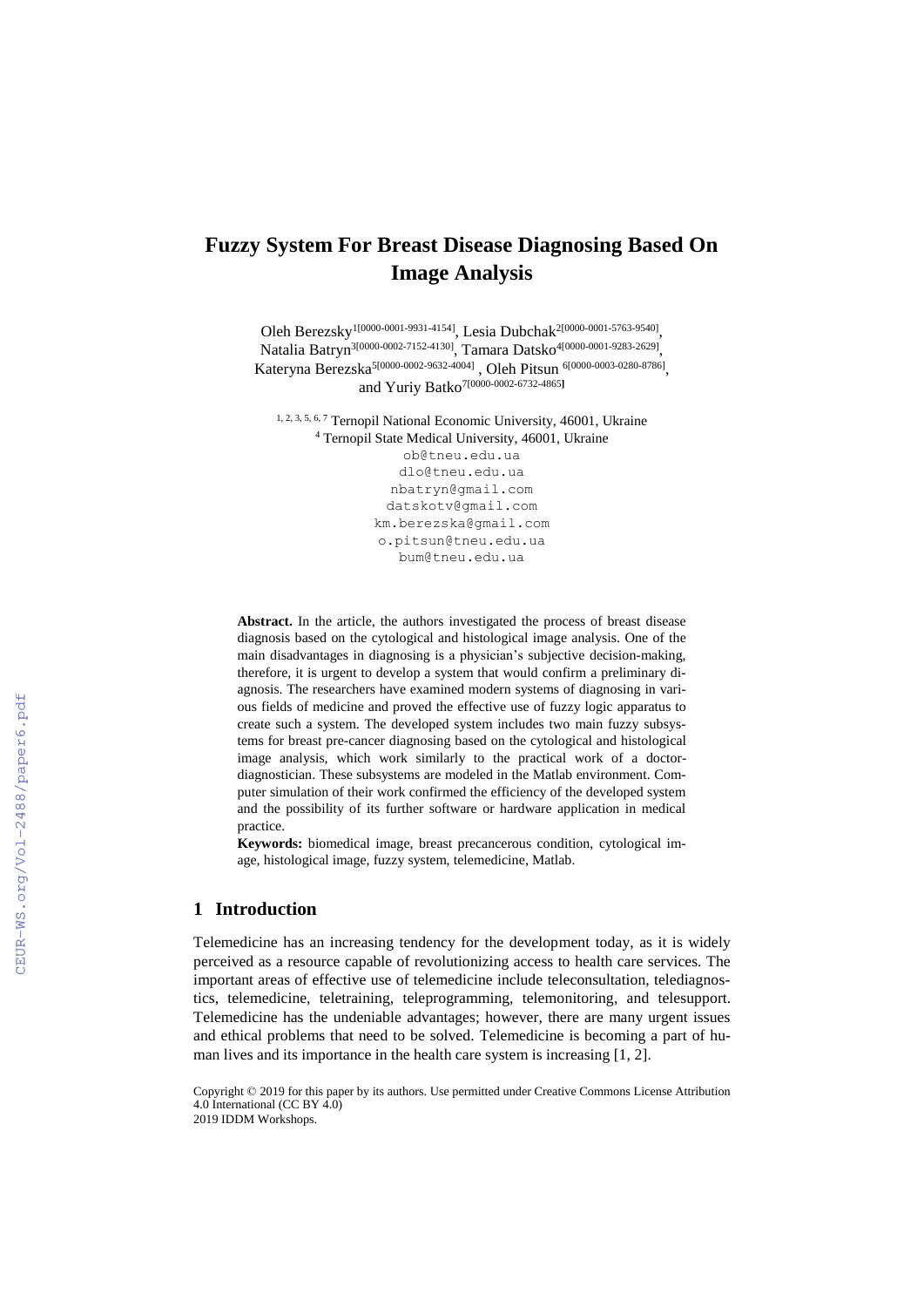One of the main tasks of telemedicine is to quickly diagnose patient's urgent conditions; therefore, it is necessary to develop new methods and tools to assist the physicians in timely diagnosing.

Breast cancer is one of the biggest problems of modern women [3]. The diagnosis is made on the basis of histological and cytological image analysis processed by the doctor. However, there is a risk of medical error or other subjective causes of misdiagnosis or late diagnosis. Therefore, the development of an automated system for analyzing such images, which is a part of telemedicine complexes, is an urgent task.

### **2 Literature review**

The use of communication technologies improves the methods of fast and accurate diagnosing, as well as methods of providing medical care [4]. Fast communication between doctors and patients are provided by means of the advancement of telemedicine technologies. For example, in a research study [5], the authors developed a new method to diagnose traumatized spleen in the presence of laceration, contusion, active bleeding or hematoma via abdominal trauma using tablet based telemedicine. Clinicians used e-mails to inform about the diagnosed pathological findings of 10 patients. The fast diagnostic system proposed by the authors decreases the mortality and morbidity of emergency patients.

Many scientists use artificial intelligence methods to develop new systems of diagnosis including the fuzzy logic apparatus.

In research [6], the authors proposed a fuzzy based decision-making system for breast cancer diagnosis. Breast cancer is a serious disease; therefore, primary breast cancer detection is important. The authors of the research study developed the artificial intellectual method such as fuzzy logic for correct and accurate decision-making. Based on fuzzy rules, expert knowledge is used to treat the patient's symptoms and make accurate decisions according to the constructed rules [6]

The authors of [7] summarized the significant differences in the Maddani-type and Sugeno-type fuzzy systems for the diagnosis of diabetes. The developers have used MATLAB fuzzy logic toolbox. Fuzzy rule-driven systems are suitable for the medical area where interpretability is a major concern. The medical domain is extremely important to the data and uses electronic medical records to build the knowledge base; therefore, the fuzzy sets are important. Multiple variables are often necessary to determine the correct and personalized diagnosis, and it is often difficult to make accurate and timely decisions.

In research [8], a new semantically interpreted knowledge base structure for the diagnosis of diabetes was developed and implemented. This system employs multiple aspects of fuzzy inference, ontology reasoning, and a fuzzy analytical hierarchy process to provide a more intuitive and accurate design. The proposed system offers many unique and critical enhancements to the implementation of an accurate, dynamic, semantically interpretable knowledge base. The developed system considers the ontology semantic similarity of diabetes symptoms in the process of fuzzy rules' evalua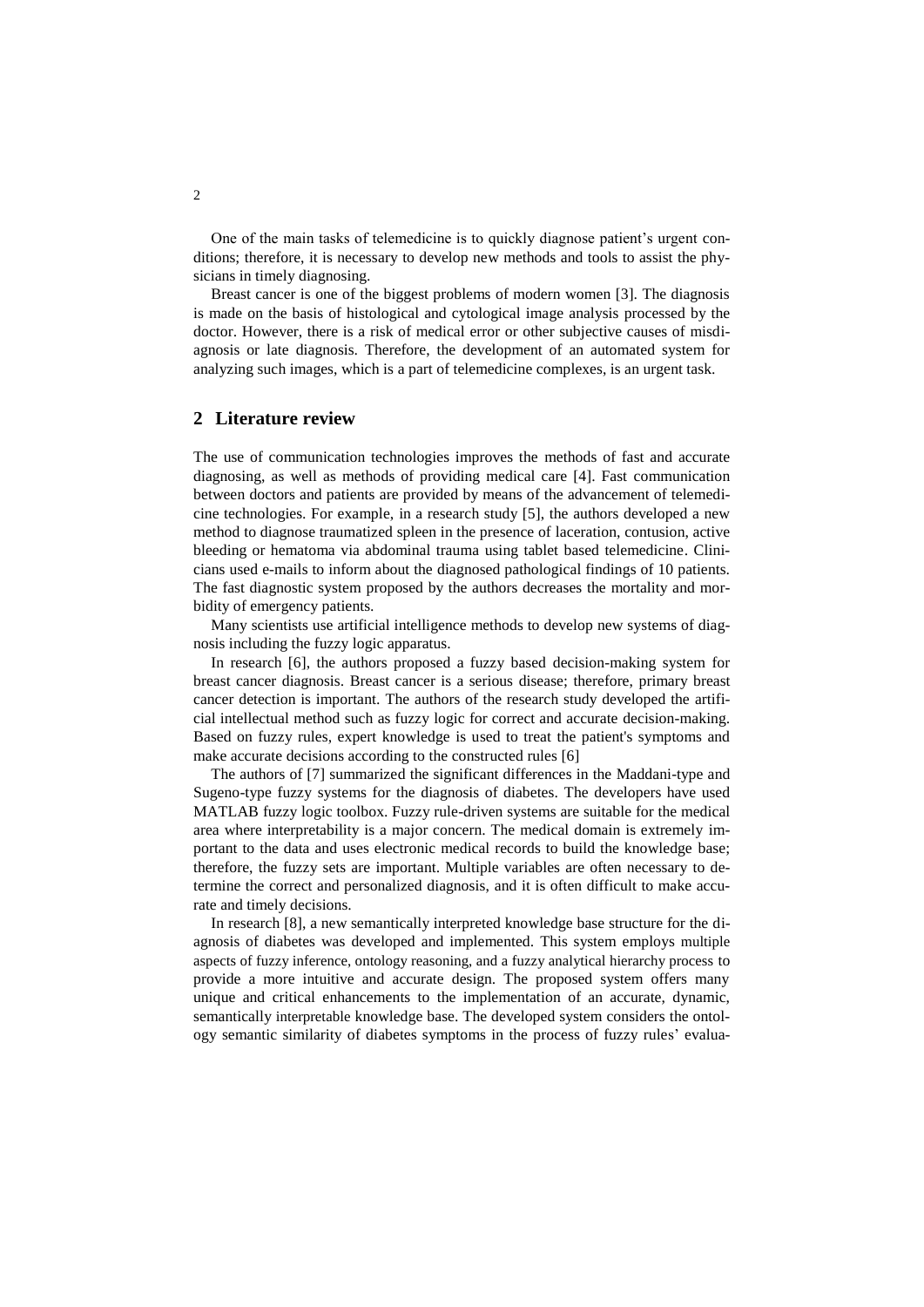tion. It has been tested using a real data set, and the results show how the proposed system helps physicians to accurately diagnose diabetes.

Improving the fuzzy system, such as in [9, 10], allows building effective diagnostic models that can be successfully used in modern telemedicine.

The analysis of modern publications in the field of telemedicine confirms that the use of fuzzy logic allows developing fast high-performance systems for diagnosing pathological conditions of patients.

### **3 Problem statement**

The literature review shows that diagnosis of breast precancerous conditions is an urgent task. Therefore, the purpose of this study is to develop a subsystem of the telemedicine complex for the breast pre-cancer diagnosis based on the cytological and histological image analysis using the fuzzy logic apparatus.

It is necessary to do the following:

- analyze modern cytological and histological images of precancerous breast conditions and identify the main features of such pathologies;

- formulate the diagnostic rules of precancerous breast conditions based on images of the specified type with the help of an expert;

- determine the apparatus of fuzzy conclusion and build an appropriate knowledge base for the development of the diagnostic system;

- develop modeling of the general scheme and its main parts of the diagnosis of breast precancerous conditions on the basis of cytological and histological image analysis;

- carry out the experimental research and analyze the application of the developed fuzzy system in modern telemedicine complexes.

### **4 Cytological and histological image analysis of breast precancerous conditions**

Cytological examination of epithelial cells and their structures allows identifying the degree of epithelial proliferation. The appearance of compressed apocrine epithelium, papillary growths in the cytogram and a secretory function of cells allows to cytologically differentiate the cystic mastopathy and intra-ductal papilloma from fibroadenoma and adenoma. Systematization of cytological images of breast disease (mastopathy) and fibroadenoma shows the possibility of applying a cytological method in diagnosing [11, 12].

Qualitative characteristics of non-proliferative breast disease diagnosing are the following:

- 1) flattened apocrine epithelium;
- 2) papillary structures formation;
- 3) presence of secretory activity in cells;
- 4) centrally-located rounded hyperchromic nuclei;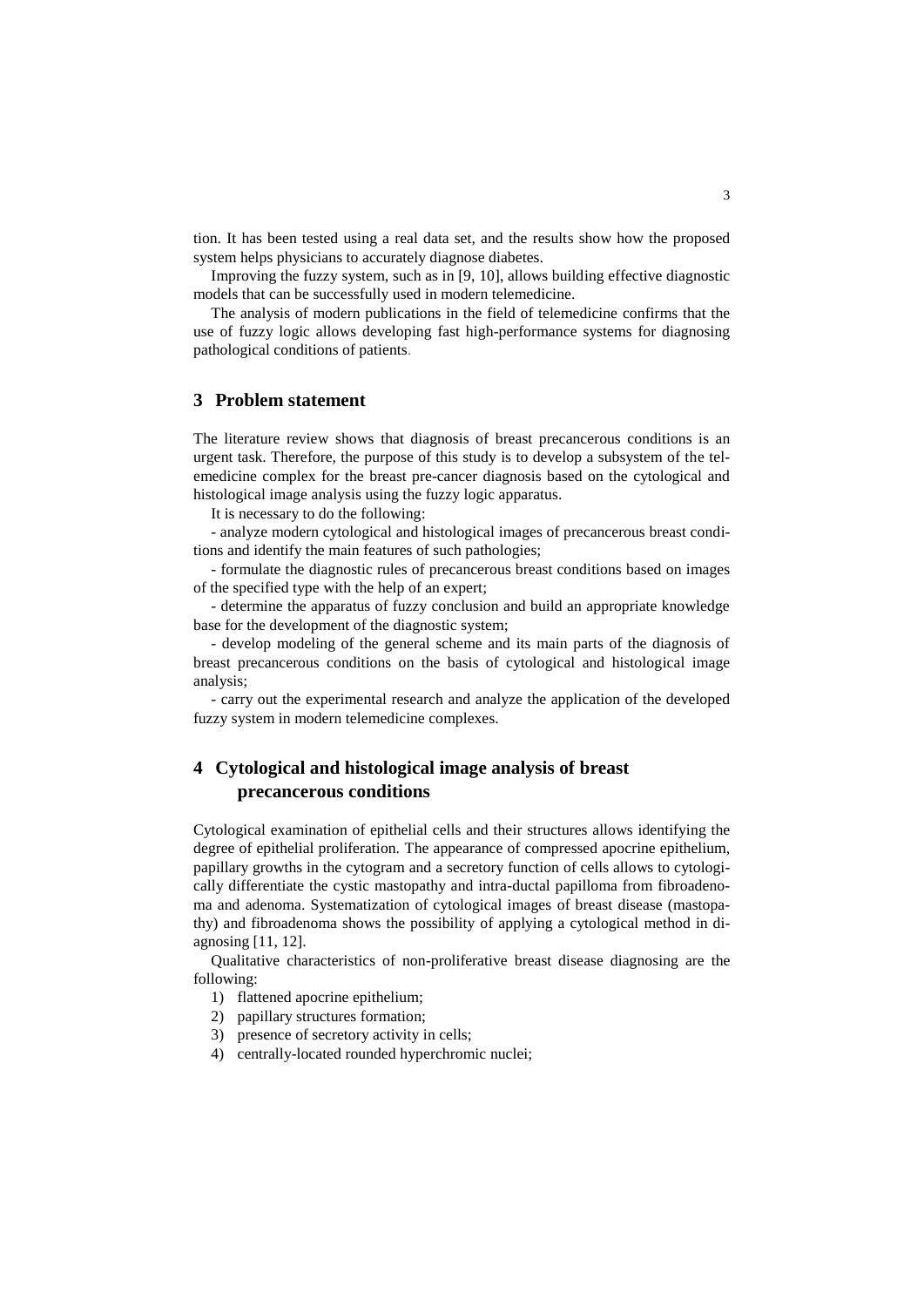- 5) small number of hyperchromic monomorphic cells;
- 6) cells are located in layers;
- 7) there are many phagocytes and histiocytes in the background;
- 8) presence of secret in the cellular space.

The graphical representation of these characteristics is shown in Figure 1.



Fig. 1. Expert characteristics of non-proliferative breast disease diagnosis.

The rule for non-proliferative breast disease diagnosis is the following:

IF there is flattened apocrine epithelium; AND papillary structures; AND presence of secretory activity in cells; AND centrally located rounded hyperchromic nuclei; AND a small number of hyperchromic monomorphic cells; AND cells are located in layers; AND there are many phagocytes and histiocytes, AND presence of secret in cells; THEN it is a non-proliferative breast disease (mastopathy).

The qualitative characteristics of proliferative breast disease are the following:

1) formation of cellular complexes (acinus).

2) formation of papillary complexes with dense cells placement in multilayer layers.

3) large cell sizes.

4) large sizes of nuclei with intensely expressed chromatin.

The graphical representation of these characteristics is shown in Figure 2.

The rule for proliferative breast disease diagnosis is the following:

IF there are cellular complexes (acinus); AND papillary complexes with dense cells placement in multilayer layers; AND there are large cell sizes; AND there are large sizes of nuclei with intensely expressed chromatin; THEN it is a proliferative breast disease (mastopathy).

4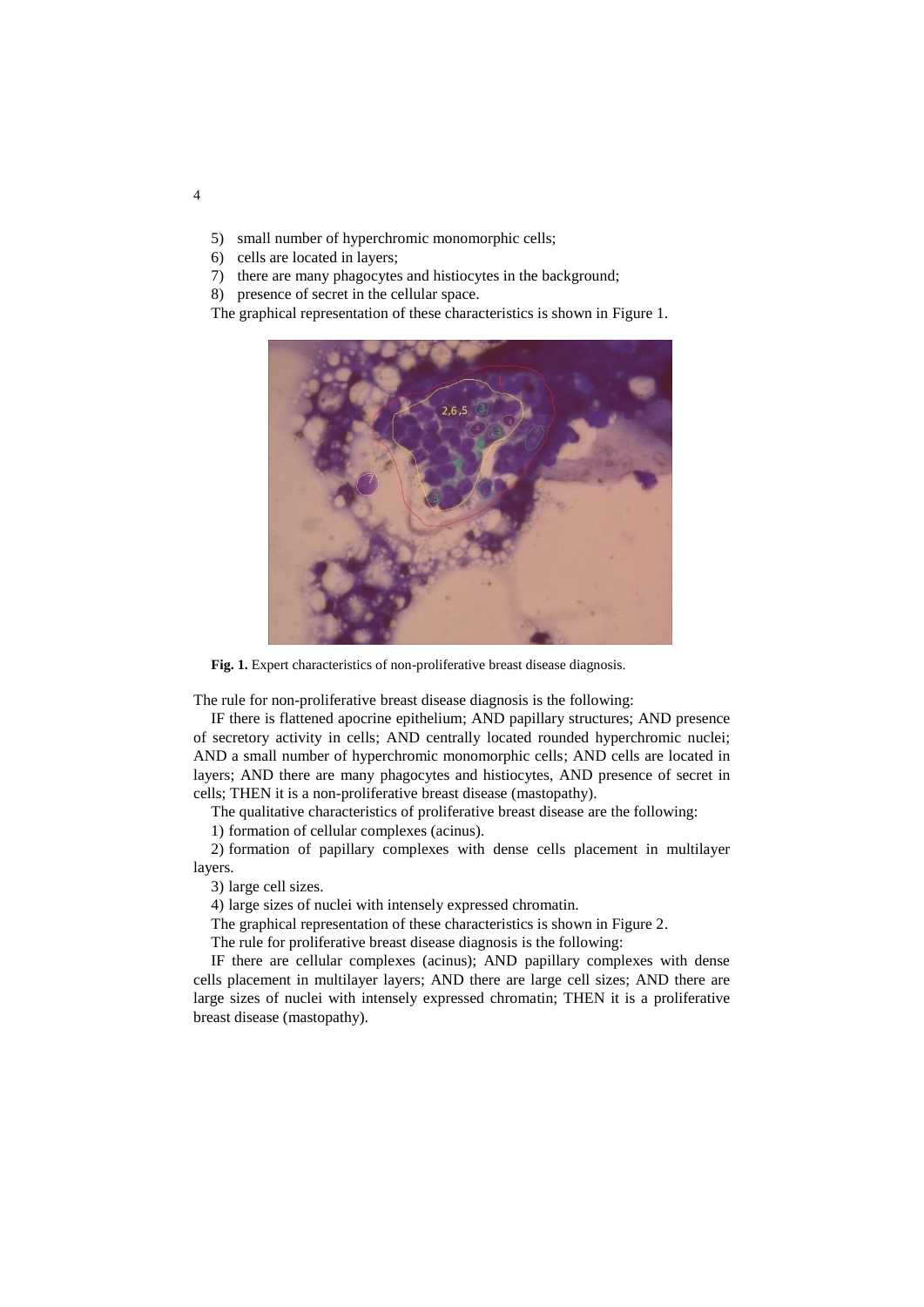

Fig. 2. Expert characteristics for proliferative breast disease diagnosis.

The main characteristics of fibroadenoma are the following:

- 1) papillary structures formation;
- 2) flattened apocrine epithelium;
- 3) cells are increased in size;
- 4) intensely expressed nuclei;
- 5) narrow rim of intensely colored cytoplasm;
- 6) rounded hyperchromatic nuclei;
- 7) fibroblasts.

The graphical representation of these characteristics is shown in Figure 3.



**Fig. 3.** Expert characteristics of fibroadenoma diagnosis.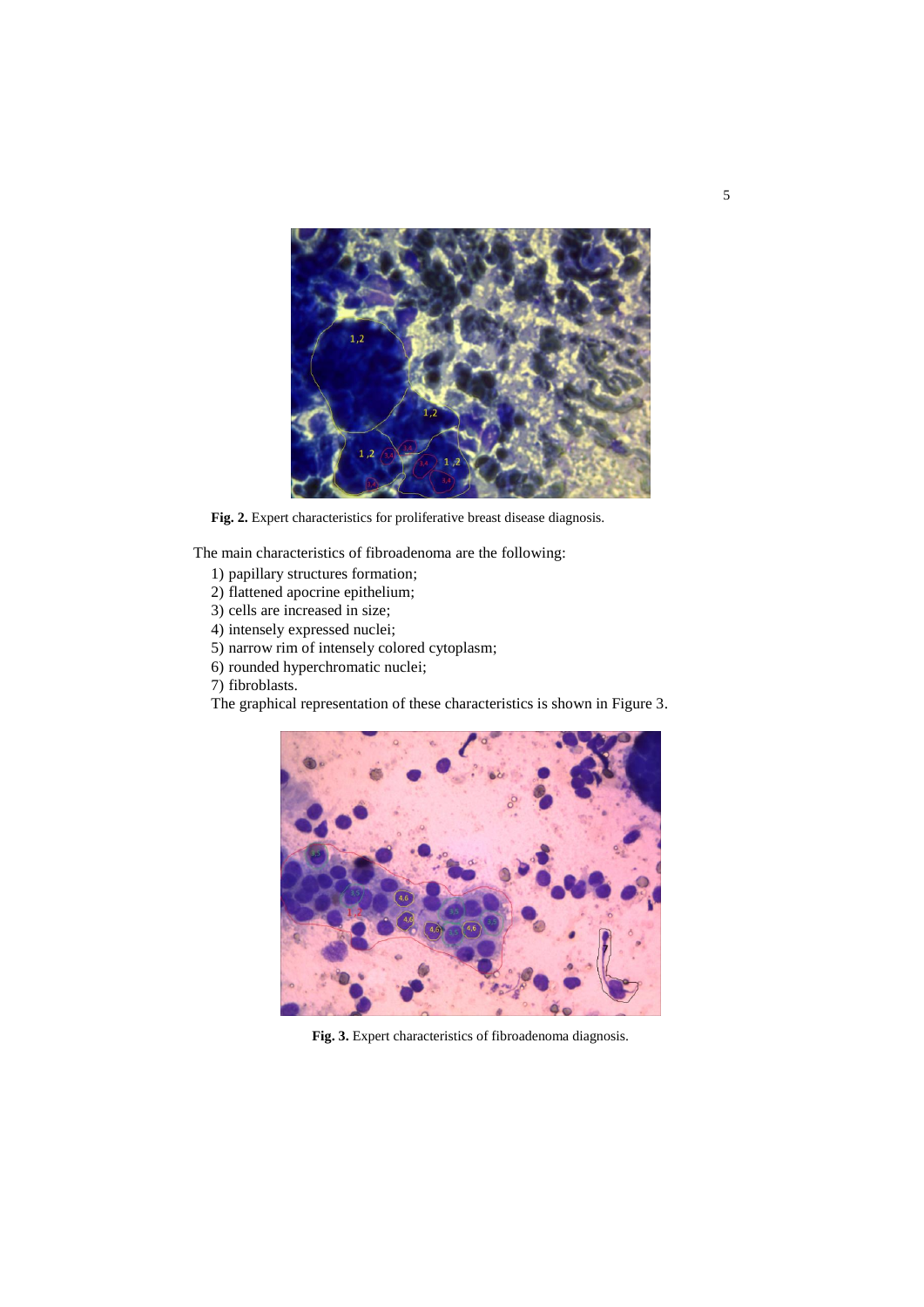The rule for fibroadenoma diagnosis is the following:

IF there are papillary structures; AND flattened apocrine epithelium; AND cells are increased in size; AND there are intensely expressed nuclei; AND there is a narrow rim of intensely colored cytoplasm; AND there are rounded hyperchromatic nuclei; AND fibroblasts, THEN it is a fibroadenoma.

Histological images are images of preparations of thin sections of biological tissue, as shown in Figure 4. The authors used a test sample of cytological and histological images [13, 14]. The input variables are the geometric features of the image data [15, 16].



**Fig. 4**. Histological image

The primary variable is formed on the basis of expert's conclusions about the input variables about the diagnosis and consists of five fuzzy sets, namely: proliferative breast disease (mastopathy), nonproliferative breast disease (mastopathy), and fibroadenoma.

The membership functions of the developed fuzzy system are based on the expert's knowledge about the features of pathological conditions. For example, the features of fibroadenoma diagnosis are the following:

1) proliferation of alveoli;

2) proliferation of intra-lobe ducts;

3) the presence of loose basophilic connective tissue;

4) tenderness of coarse oxyphilic connective tissue;

5) ducts lined with epithelium and myoepithelium of different functional state;

6) microepithelium (elongated dark cells or light with globular inclusions);

7) formation of false glandular structures;

8) connective tissue hyalinosis and epithelial atrophy.

The following features confirm the non-proliferative mastopathy diagnosis: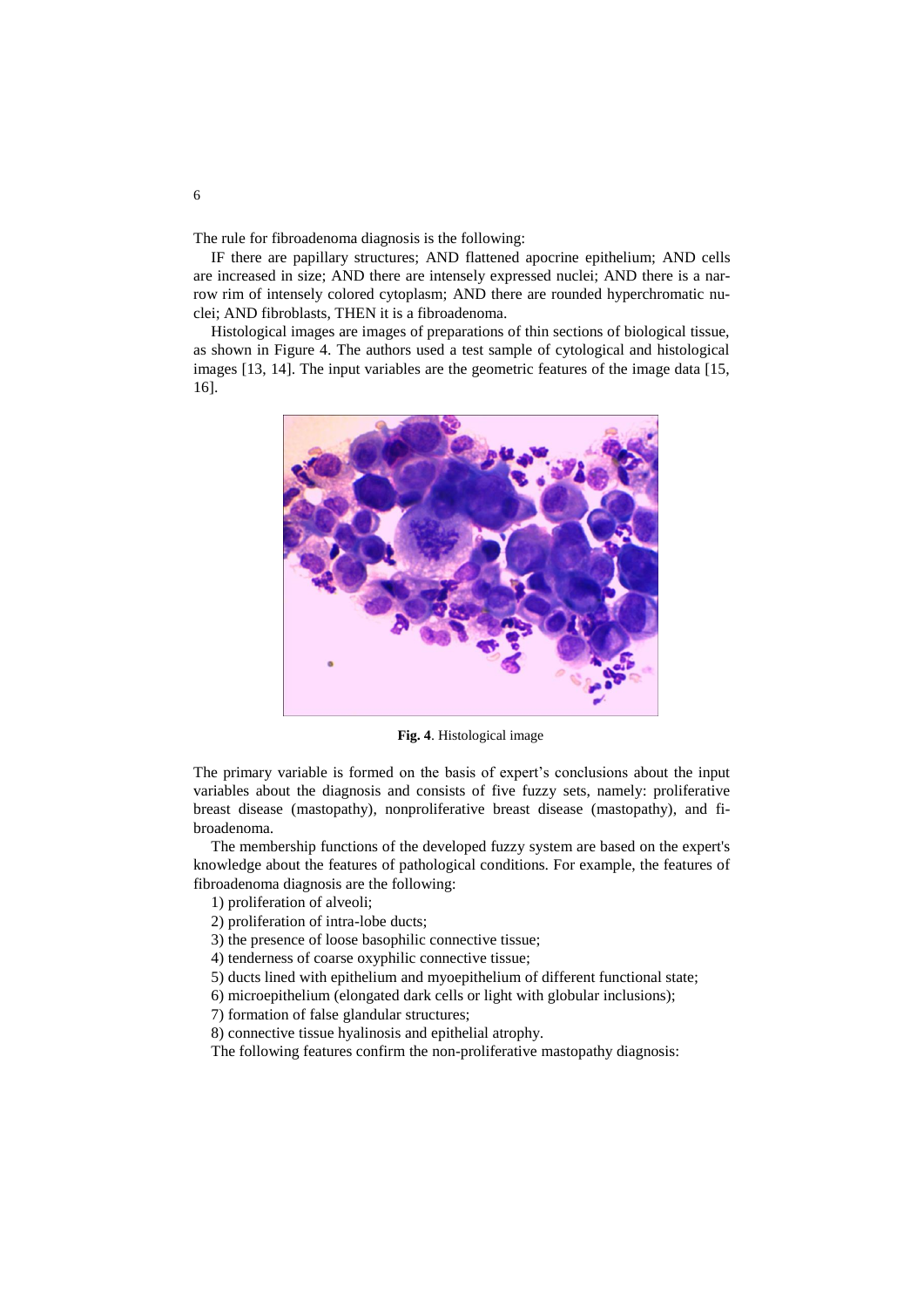1) shallow cysts of alveoli;

2) cysts form nests;

3) cystic dilated ducts;

4) hyalinosis of connective tissue;

5) proliferation of connective tissue;

6) metaplasia of dark epithelium into white (light);

7) a lot of connective tissue around glands and ducts;

8) pseudo papillary structures;

9) atrophy of glandular areas and formation of cysts.

Features that confirm the diagnosis of proliferative mastopathy are the following:

1) proliferation of myoepithelium and endothelium of small ducts;

2) extension between the ducts;

3) proliferation of small ducts and alveoli;

4) slight partial stroma;

5) absence of basement membrane;

6) proliferating myoepithelial cells move into the intra-chaotic connective tissue and become similar to smooth muscle.

Using a histological sample of histological images and their qualitative features, it is necessary to build membership functions.

# **5 Structure of a fuzzy system for breast pre-cancer diagnosing**

This study offers a fuzzy system for histological and cytological image processing of breast tissues for the rapid diagnosis of precancerous conditions.

In general, the system has three main blocks: a computer system for storing and processing the knowledge base, the features of pathological conditions and the rules of their processing, a fuzzy system of diagnosis, and a block of processing and storage of diagnosis, which is connected to the knowledge base of the computer. An expert (physician- diagnostician) takes part in the process of creating a knowledge base and analyzing the results of the fuzzy system (Figure 5) and makes the final diagnosis. The computer system works in two modes: "accumulation of knowledge" (an expert is directly involved in the process) and processing of the knowledge base (with the help of a fuzzy system).



**Fig. 5** General scheme of diagnosing based on fuzzy logic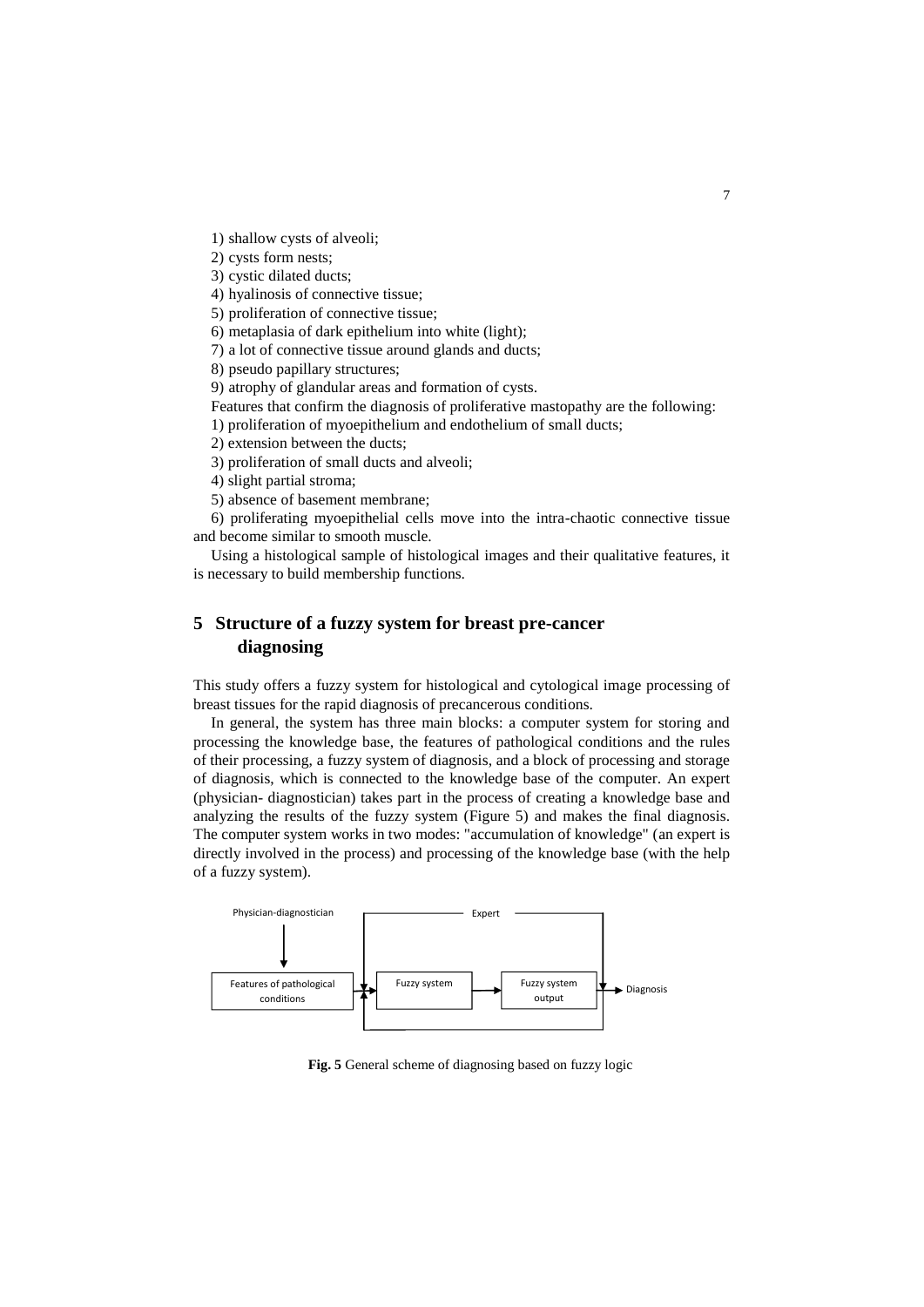Since the expert makes a preliminary diagnosis on the basis of cytological image analysis and then confirms the diagnosis on the basis of histological image analysis, it is proposed to build this fuzzy system on the basis of two independent modules fuzzy systems of cytological and histological images, which together with a set of rules are located in the knowledge base of the computer system (Figure 6).



**Fig. 6.** Diagnosing process by the developed system

The decision support unit receives input D1, which corresponds to the diagnosis of the breast pathological state based on the cytological image analysis, as well as D2, which corresponds to the diagnosis made on the basis of histological image analysis. Since D2 is the confirmation of the final diagnosis, in the case when  $D1 \neq D2$ , the decision-making unit submits the diagnosis D2. In other cases, when D1= D2 or if D2 is not specified, D1 is output.

Fuzzy sets are indicated by a certain base scale B and a membership function -  $\mu(x)$ , x is B, which takes a value in the interval [0... 1]. Thus, the fuzzy set B is the set of pairs of type  $(x, \mu(x))$ , where x is B. The following expression is common:

$$
B = \sum_{i=1}^{n} \frac{x_i}{\mu(x_i)},
$$
\n(1)

where  $(x_i)$  – is the i-th value of the base scale.

The membership function determines the subjective degree of the expert's belief that a given value of the base scale corresponds to the value of a fuzzy set.

The choice of productive rules is based on the definition of such fuzzy rules so that the control module generates certain output signals when receiving input signals. Therefore, it is necessary to divide the space of the input and output signals into sets and define the corresponding membership functions for them. It is important to write fuzzy rules based on experimental sampling, create a table to record a productive rule base and a rule table (presence or absence of features), identify the degree of truth, generate the appropriate rules, and form a base of fuzzy rules.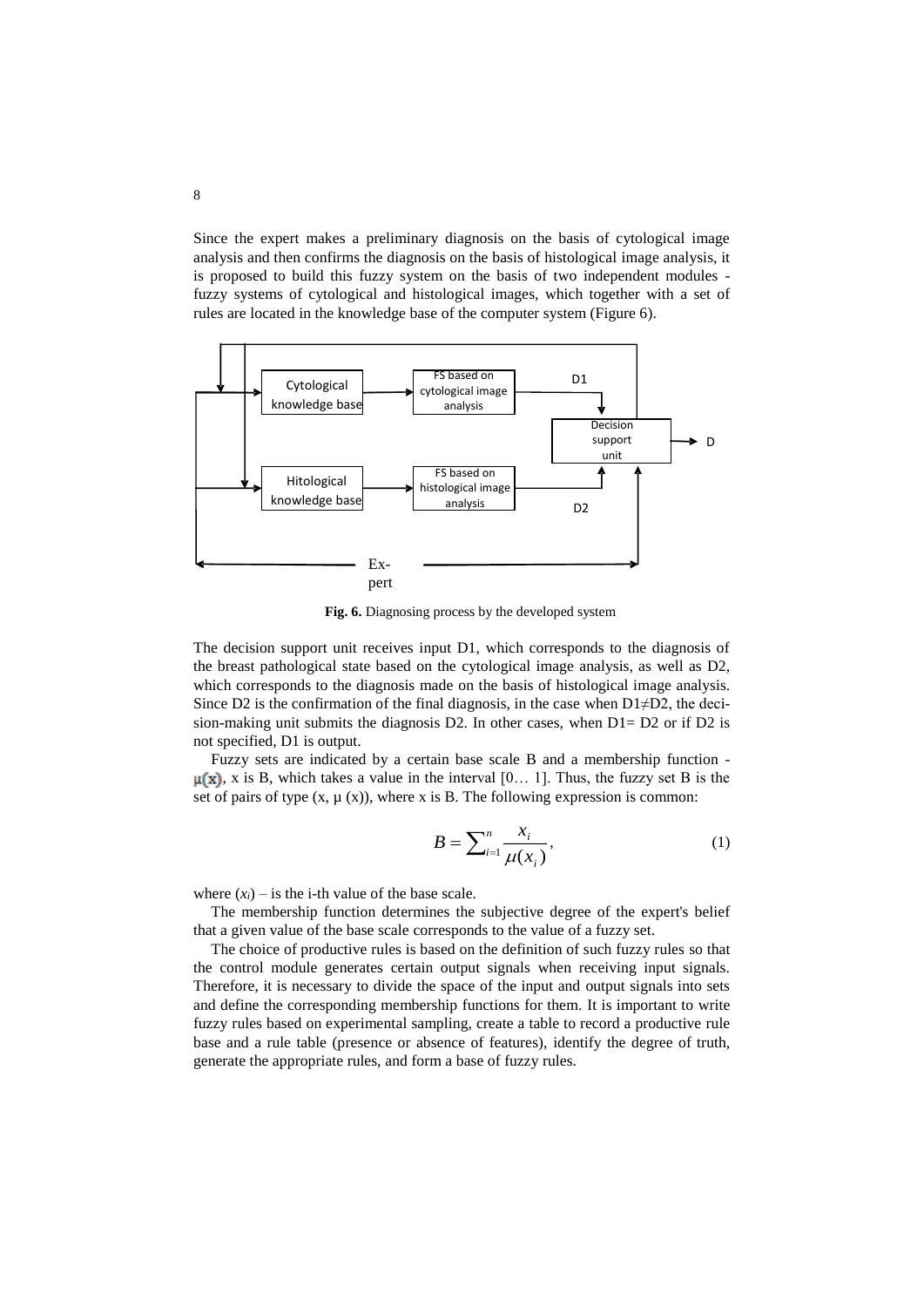Fuzzy modeling in the Matlab environment is based on the application of the Fuzzy Logic Toolbox extension package, which presents a large number of functions of fuzzy logic and fuzzy inference.

In fuzzy modeling, the Mamdani format is usually used, in which the antecedence and the consequence of the rules are defined by fuzzy sets, such as "low", "medium", "high", etc. In the fuzzy conclusion of the Mamdani type, the knowledge base consists of the rules "IF/THEN".

Fuzzy models based on Mamdani's fuzzy inference device are accessible; their structure is meaningfully interpreted in terms that are understandable to both developers with high mathematical qualifications and customers, such as doctors, economists, or managers. The availability of fuzzy Mamdani models is one of the major advantages. Because of fuzzy logic, they are successfully competing with other methods, especially for those applications where meaningful interpretation is more important than accuracy of modeling.

In a fuzzy system of cytological image processing for diagnosis of breast pathological conditions, the input variables are features (signs) of pathological conditions that are present in the image [17]. The following features are used:

c1 – flattened apocrine epithelium;

c2 – formation of papillary structures;

c3 – presence of secretory activity in cells;

c4 – centrally located rounded hyperchromic nuclei;

 $c5 - a$  small number of hyperchromic monomorphic cells;

c6 – cells are located in layers;

c7 – there are many phagocytes and histiocytes in the background;

c8 – presence of secret in the cell space;

c9 – formation of cell complexes;

c10 – formation of papillary complexes with dense structures of cells in multilayers;

c11 – large cell sizes;

c12 – large nuclei with intense chromatin;

c13 – intensively expressed nuclei;

c14 –a narrow rim of intensely stained cytoplasm;

c15 –rounded hyperchromic nuclei;

c16 – fibroblasts.

Each of the features is set with only two fuzzy states of "presence" or "absence" in the image.

For the diagnosis of non-proliferative breast disease, proliferative breast disease and fibroadenoma, there are no mutually exclusive features in cytological images. However, there are some features that may be present or others that must be present.

In particular, to confirm the diagnosis of non-proliferative breast disease in the cytological image, the diagnostic physician should always see the features c1, c3, c4 and c5. In addition, usually there will be features c2, c5, c6 or c1, c3, or c1, c3, c8. Based on this, we can conclude that to confirm the diagnosis of non-proliferative breast disease, it is necessary to develop a base of 16 rules.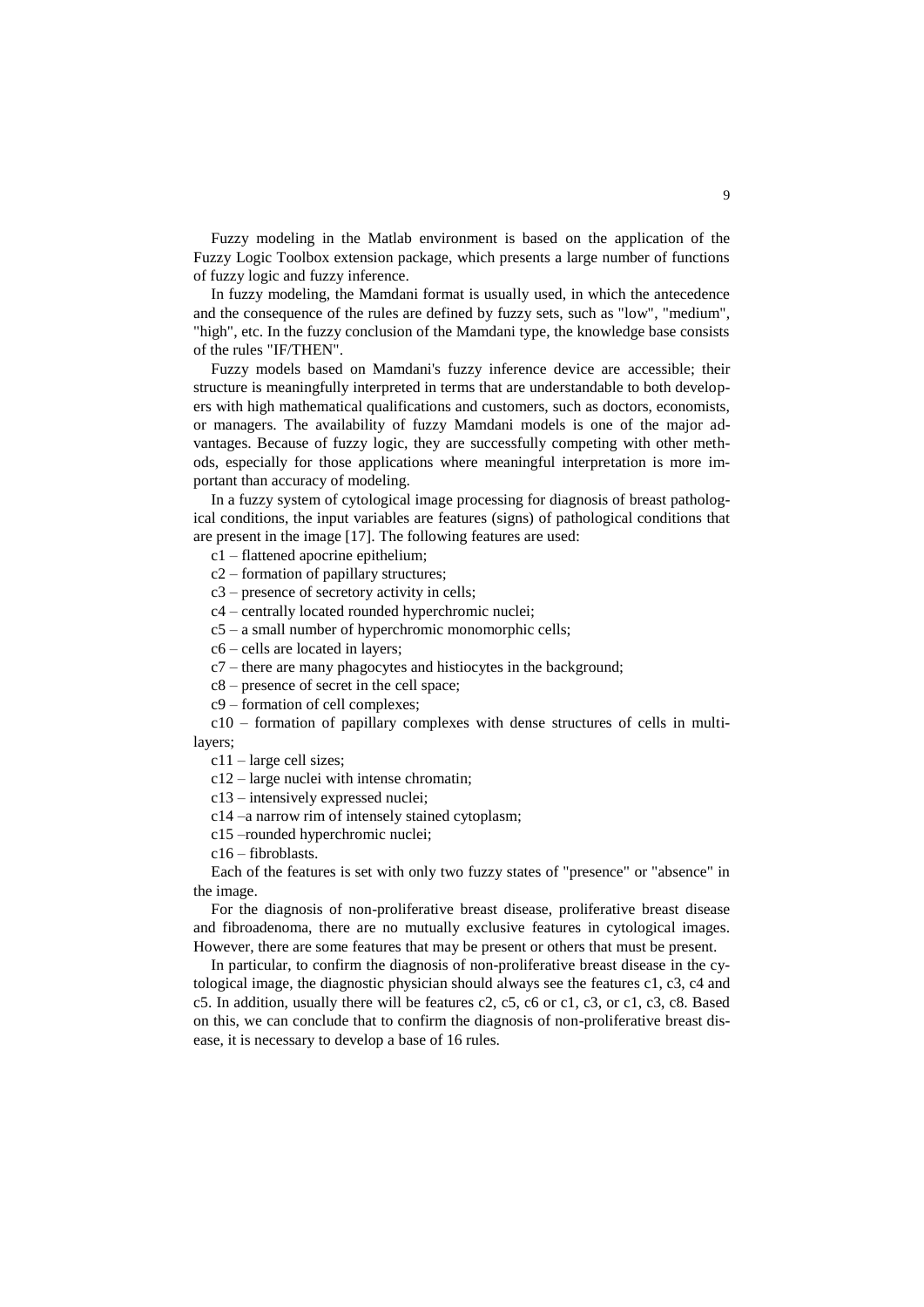Proliferative breast disease and fibroadenoma can be confirmed only if there are features of c9, c10, c11 and c12 (in case of breast disease) in the image, and c1, c2, c11, c13, c14, c15, c16 (in case of fibroadenoma).

In particular, to confirm the non-proliferative breast disease diagnosis in the cytological image, the diagnostic physician should always see the features c1, c3, c4 and c5. In addition, usually there will be features of c2, c5, c6 or c1, c3, or c1, c3, c8. Based on this, we can conclude that to confirm the diagnosis of non-proliferative breast disease, it is necessary to develop a base of 16 rules.

In general, a fuzzy system is developed based on 18 rules of the "IF THEN" type:

1. If (c1 is present) and (c3 is present) and (c4 is present) and (c5 is present) then (diagnosis-cytology is unprolif-mastopaty)

2. If (c1 is present) and (c2 is present) and (c3 is present) and (c4 is present) and (c5 is present) then (diagnosis-cytology is unprolif-mastopaty)

3. If (c1 is present) and (c3 is present) and (c4 is present) and (c5 is present) and (c6 is present) then (diagnosis-cytology is unprolif-mastopaty)

4. If (c1 is present) and (c3 is present) and (c4 is present) and (c5 is present) and (c7 is present) then (diagnosis-cytology is unprolif-mastopaty)

5. If (c1 is present) and (c3 is present) and (c4 is present) and (c5 is present) and (c8 is present) then (diagnosis-cytology is unprolif-mastopaty)

6. If (c1 is present) and (c2 is present) and (c3 is present) and (c4 is present) and (c5 is present) and (c6 is present) then (diagnosis-cytology is unprolif-mastopaty)

7. If (c1 is present) and (c2 is present) and (c3 is present) and (c4 is present) and (c5 is present) and (c7 is present) then (diagnosis-cytology is unprolif-mastopaty)

8. If (c1 is present) and (c2 is present) and (c3 is present) and (c4 is present) and (c5 is present) and (c8 is present) then (diagnosis-cytology is unprolif-mastopaty)

9. If (c1 is present) and (c3 is present) and (c4 is present) and (c5 is present) and (c6 is present) and (c7 is present) then (diagnosis-cytology is unprolif-mastopaty)

10. If (c1 is present) and (c3 is present) and (c4 is present) and (c5 is present) and (c6 is present) and (c8 is present) then (diagnosis-cytology is unprolif-mastopaty)

11. If (c1 is present) and (c3 is present) and (c4 is present) and (c5 is present) and (c7 is present) and (c8 is present) then (diagnosis-cytology is unprolif-mastopaty)

12. If (c1 is present) and (c2 is present) and (c3 is present) and (c4 is present) and (c5 is present) and (c6 is present) and (c7 is present) then (diagnosis-cytology is unprolif-mastopaty)

13. If (c1 is present) and (c2 is present) and (c3 is present) and (c4 is present) and (c5 is present) and (c6 is present) and (c8 is present) then (diagnosis-cytology is unprolif-mastopaty)

14. If (c1 is present) and (c2 is present) and (c3 is present) and (c4 is present) and (c5 is present) and (c7 is present) and (c8 is present) then (diagnosis-cytology is unprolif-mastopaty)

15. If (c1 is present) and (c3 is present) and (c4 is present) and (c5 is present) and (c6 is present) and (c7 is present) and (c8 is present) then (diagnosis-cytology is unprolif-mastopaty)

10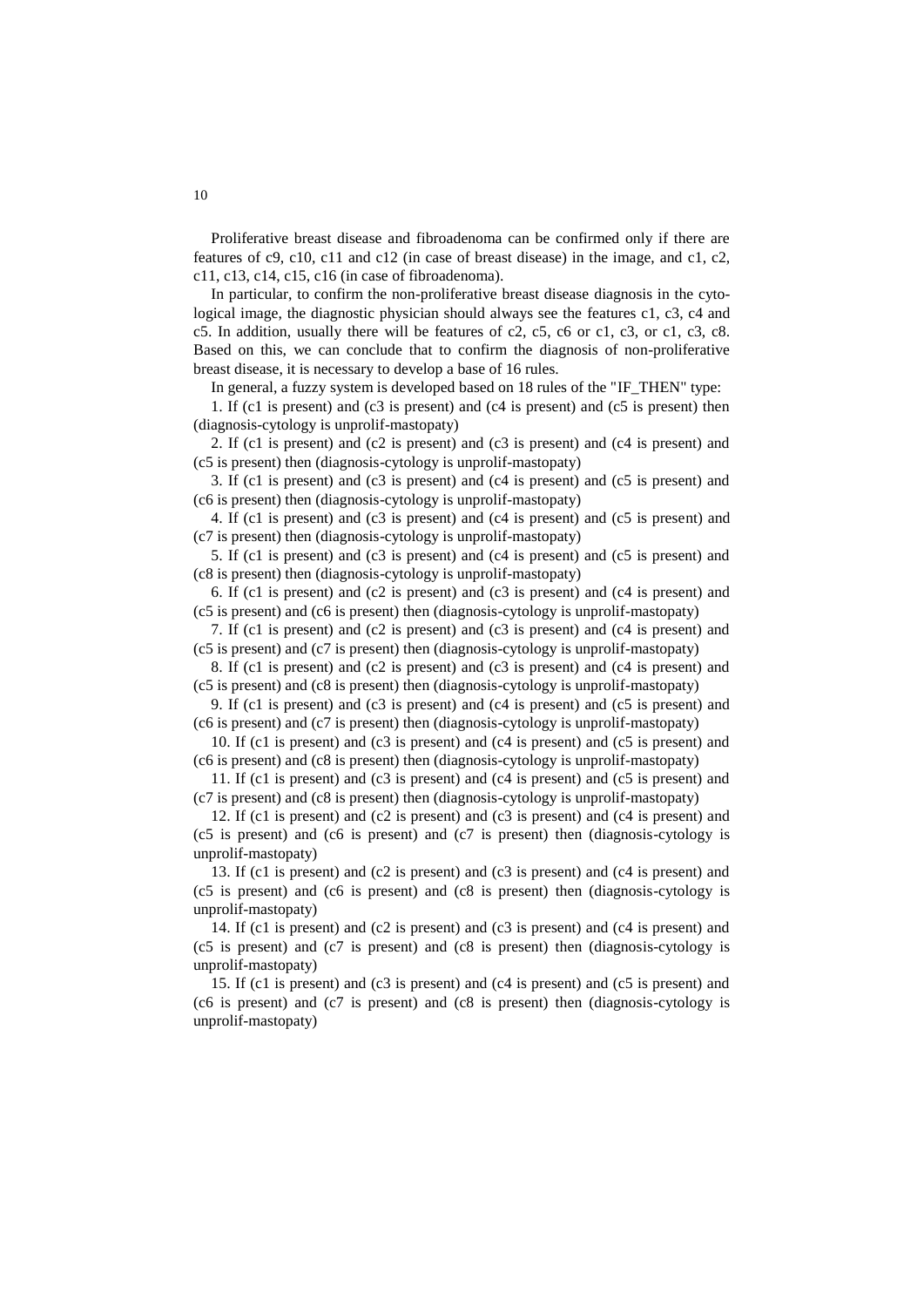16. If (c1 is present) and (c2 is present) and (c3 is present) and (c4 is present) and (c5 is present) and (c6 is present) and (c7 is present) and (c8 is present) then (diagnosis-cytology is unprolif-mastopaty)

17. If (c9 is present) and (c10 is present) and (c11 is present) and (c12 is present) then (diagnosis-cytology is prolif-mastopaty)

18. If (c1 is present) and (c2 is present) and (c11 is present) and (c13 is present) and (c14 is present) and (c15 is present) and (c16 is present) then (diagnosis-cytology is fibroadenoma)

The fuzzy cytological image analysis system is modeled in Matlab using FuzzyLogicToolbox.

The input variables of this fuzzy system are the features c1-c16 described above. The output of the proposed system (diagnosis-cytology) is the diagnosis of nonproliferative breast disease (unprolif-mastopaty), proliferative breast disease (prolifmastopaty) and fibroadenoma (fibroadenoma). A general outline of the fuzzy cytological diagnosis system is given in Figure 7.



**Fig. 7.** General view of the developed fuzzy system

The membership functions of the input variables, that is, signs C1-C16, are given a bell-shaped form that reflects two sets of values of each of them, namely, "present" or "absent" feature in the image (Figure 8 ) [8].



**Fig. 8.** Membership functions of input variables on the example of C1

A triangular shape was used to set the membership functions (Figure 9).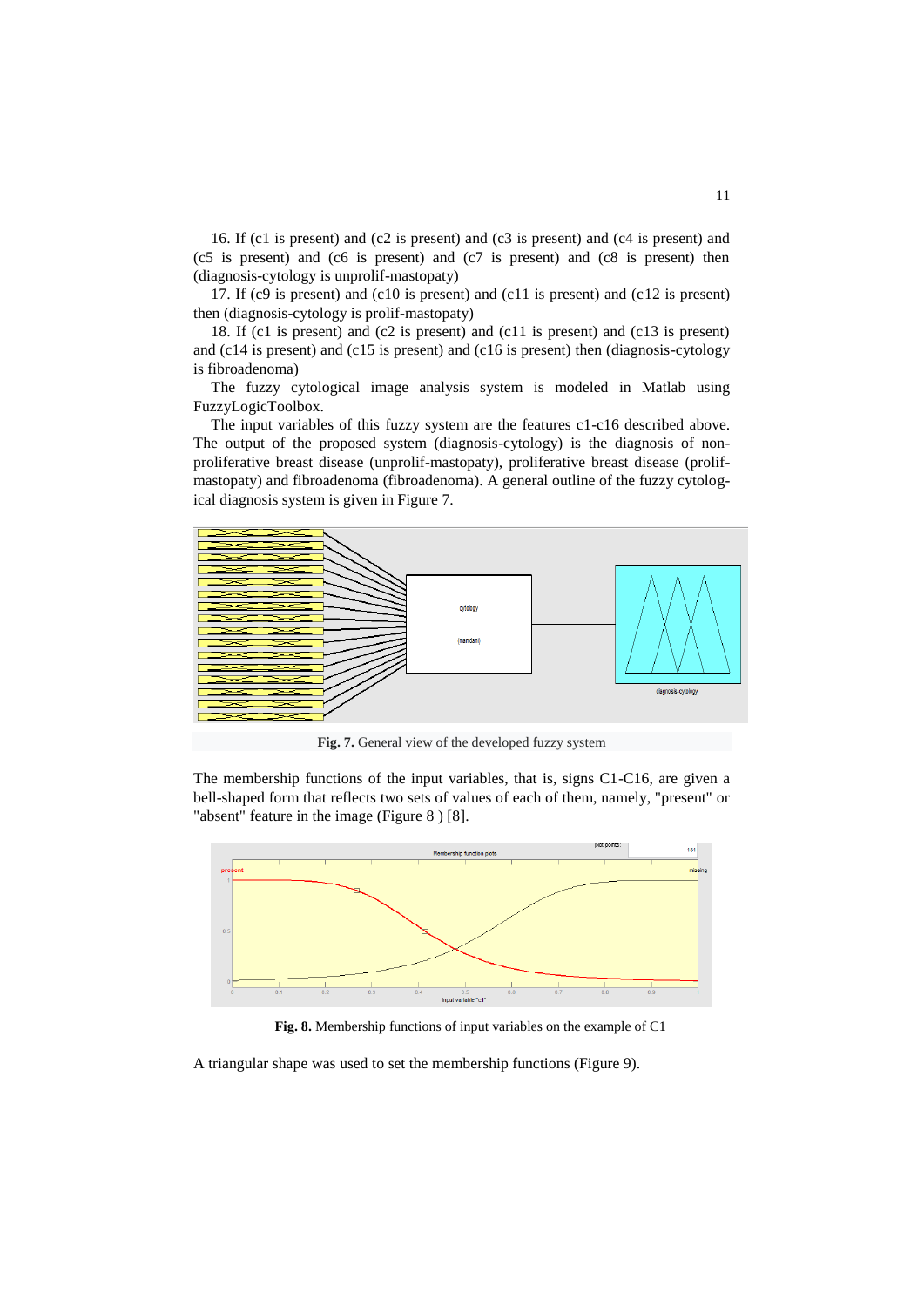

**Fig. 9.** Membership functions of a variable diagnosis-cytology

In a fuzzy diagnosis system, based on histological image analysis, qualitative features of breast precancerous conditions are input, and correct diagnosis is output (Figure 10).



**Fig.10.** Fuzzy system developed in the Fuzzy Logic Toolbox Editor

The input data are the features of pathological conditions described above; they are given in the form of a bell-shaped membership function. It is worth noting that all input variables can only be present or absent in histological image, therefore, they are represented by the fuzzy sets presented in Figure 11.



**Fig. 11.** Membership functions of the input variables of the fuzzy diagnosis system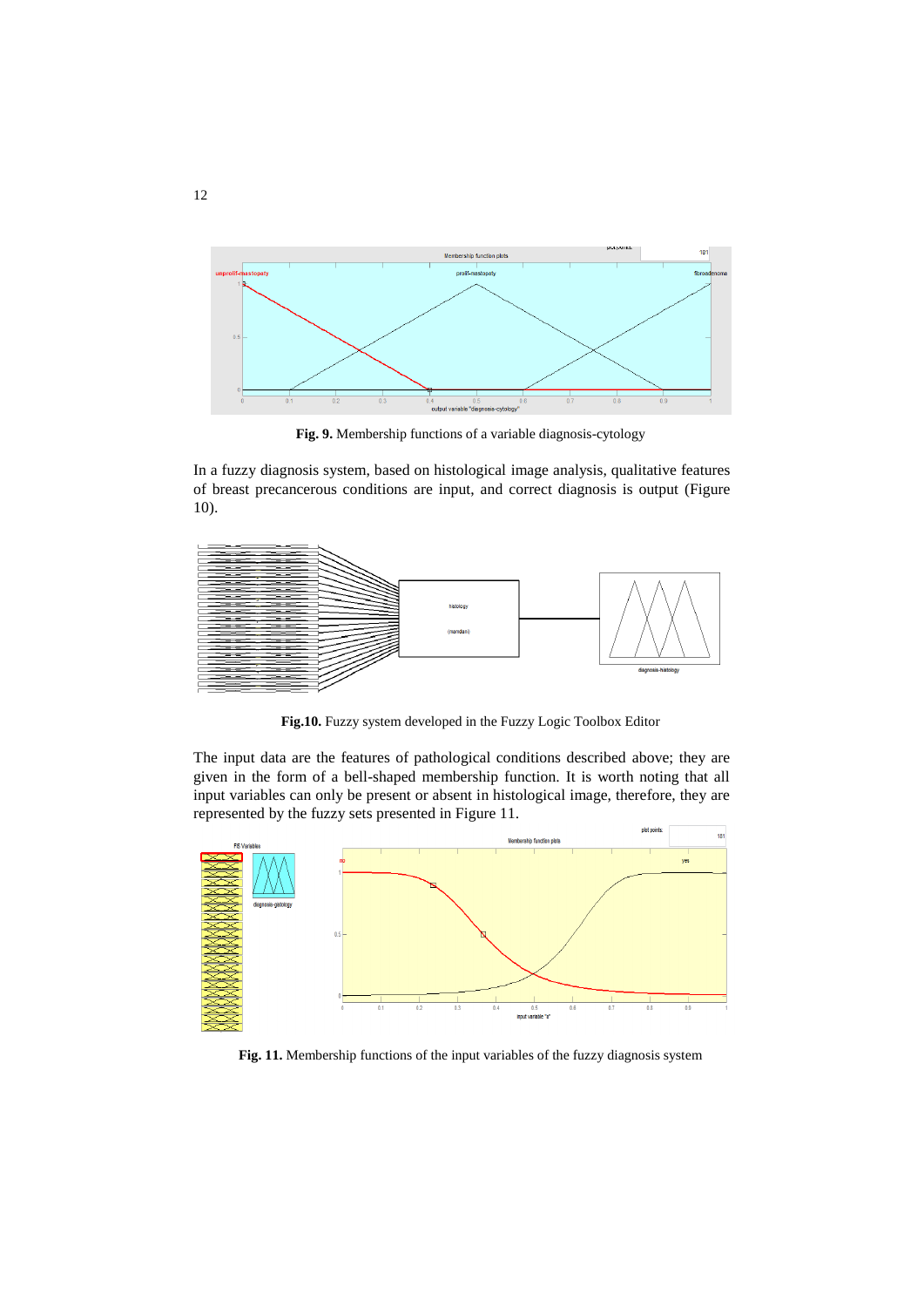The output data are actually diagnoses derived from the productive rules, so they will look like a triangular membership function, as shown in Figure 12.



**Fig. 12.** Membership functions of output data

Productive rules are an integral part of the knowledge base. Each productive rule reflects a separate piece of knowledge from an expert. Productive rules can be modified as a single unit, regardless of other rules.

In the medical expert system, such rules are used to establish links between symptoms or qualitative features and diagnosis.

In the developed fuzzy system, there are 519 productive rules of the "IF/THEN" type [18].

# **6 Evaluation of operation correctness of the developed fuzzy system**

To evaluate the efficiency of the developed fuzzy systems and the possibility of their software or hardware realization, it is necessary to analyze the rule base and the correctness of the fuzzy conclusion, depending on the input values of features of pathological conditions.

The correctness of work of the fuzzy system of cytological image analysis follows from the analysis of the fuzzy conclusion obtained during the operation of the defined rule base (Figure 13).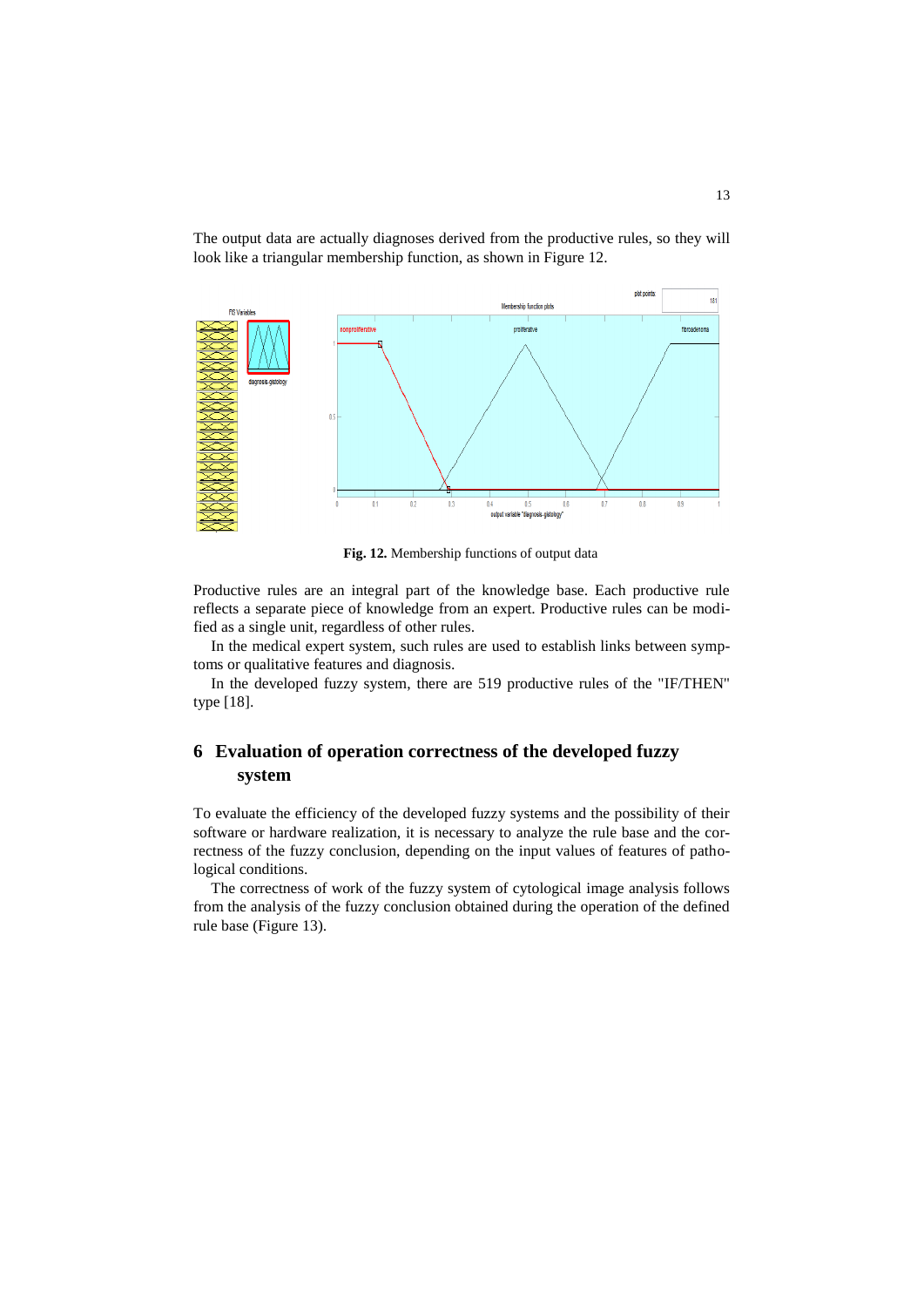

**Fig. 13.** The result of operation of a fuzzy system for the diagnosis of breast pathological conditions based on cytological image analysis



The fuzzy system is evaluated by analyzing the productive rules base (Figure 14).

**Fig. 14.** An example of the productive rules base of the developed fuzzy system based on histological image analysis

The features of pathological conditions on histological images were provided by experts and used in the study. Analysis of the work of a fuzzy system confirms its efficiency and correctness of work. Therefore, it can be argued that hardware or soft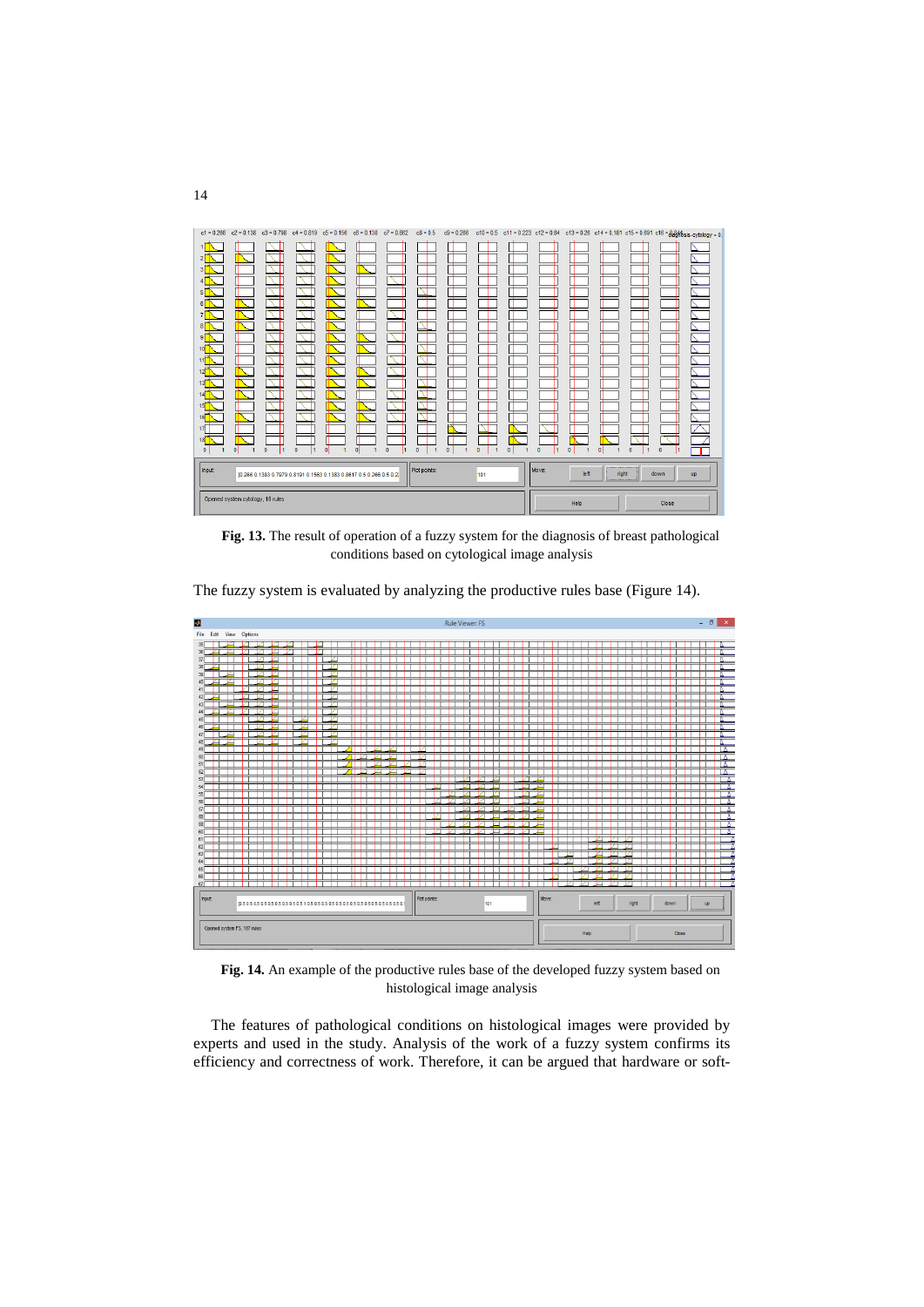ware realization of the proposed fuzzy system for breast disease diagnosing can be used in telemedicine to make an accurate diagnosis excluding the subjective nature of a doctor's diagnosis.

#### **Conclusions**

1. In this research study, the analysis of the current state and tendencies in telemedicine and its application for solving medical problems are carried out.

2. The main problems of breast pre-cancer diagnosing are identified and it is suggested to use the fuzzy logic apparatus to solve them.

3. Modern diagnostic systems based on fuzzy logic are analyzed.

4. The cytological and histological image analysis is carried out, the basic features are identified, and the productive rules for the breast pre-cancer diagnosis are formulated.

5. A fuzzy knowledge base for cytological and histological image processing is presented. Based on the developed rules of fuzzy conclusion, a system for diagnosing the breast pathological conditions was constructed.

6. This fuzzy system solves the main problem of diagnosis of the breast pathological conditions, namely the subjectivity in doctor's diagnosis during the cytological image analysis. In addition, the system can be used in questionable diagnoses as a confirmation of experts' opinion.

#### **Areas for further research**

The first direction is the expansion of the database of histological and cytological images with new types of breast dysplastic and cancerous conditions, the search for new informational features for diagnosis. This direction requires the involvement of expert cytologists and histologists.

The second direction is the hardware application of the developed fuzzy system for breast disease diagnosis. This will allow using this diagnostic tool to pre-diagnose or confirm the preliminary diagnosis of a physician independently from telemedicine networks.

### **References**

- 1. Goldberg, M. Telemedipine an overview. Telemed Journal l (l), 20–25 (1995).
- 2. Alliance for Connected Care. 2015: Another Unstoppable Year for Telehealth, http://www.connectwithcare.org/2015-another-unstoppable-year-telehealth/
- 3. Torre, L., Bray, F., Siegel, R., Ferlay, J., Lortet-Tieulent, J., Jemal A. Global cancer statistics. Cancer Journal for Clinicians 65(2), 87-108 (2012).
- 4. Ileana Antohe, [Mariana Floria;](https://ieeexplore.ieee.org/search/searchresult.jsp?searchWithin=%22First%20Name%22:%22Mariana%22&searchWithin=%22Last%20Name%22:%22Floria%22&newsearch=true) [Elena Mihaela Carausu T](https://ieeexplore.ieee.org/search/searchresult.jsp?searchWithin=%22First%20Name%22:%22Elena%20Mihaela%22&searchWithin=%22Last%20Name%22:%22Carausu%22&newsearch=true)elemedicine: Good or bad and for whom? [E-Health and Bioengineering Conference \(EHB\)](https://ieeexplore.ieee.org/xpl/mostRecentIssue.jsp?punumber=7987616) (2017). <https://ieeexplore.ieee.org/document/7995358/authors#authors>